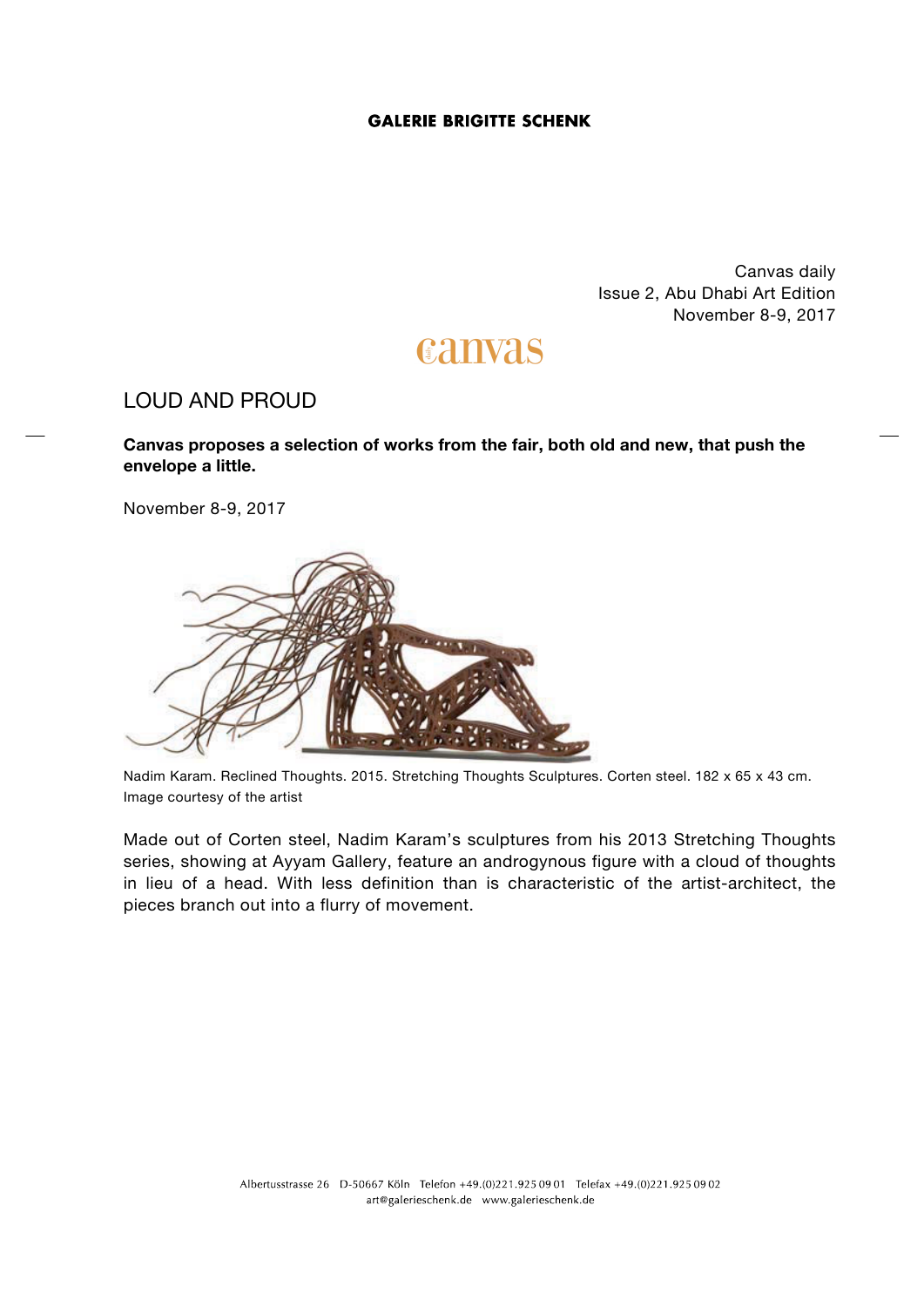## **GALERIE BRIGITTE SCHENK**



Halim Al Karim. Exiles in the Fifth Dimension 1. 2016/2017. Optical laminated photograph, with Murano glass frame. 236 x 152 cm. Image courtesy of Galerie Brigitte Schenk

In 2012, Iraqi artist Halim Al Karim built a massive wet plate collodion camera in order to create huge negativeidentical photographs. Here, he uses optical film for the first time, his Exiles in the Fifth Dimension being framed with Murano glass which lends a hologrammic effect. The results are both filmic and poetic.